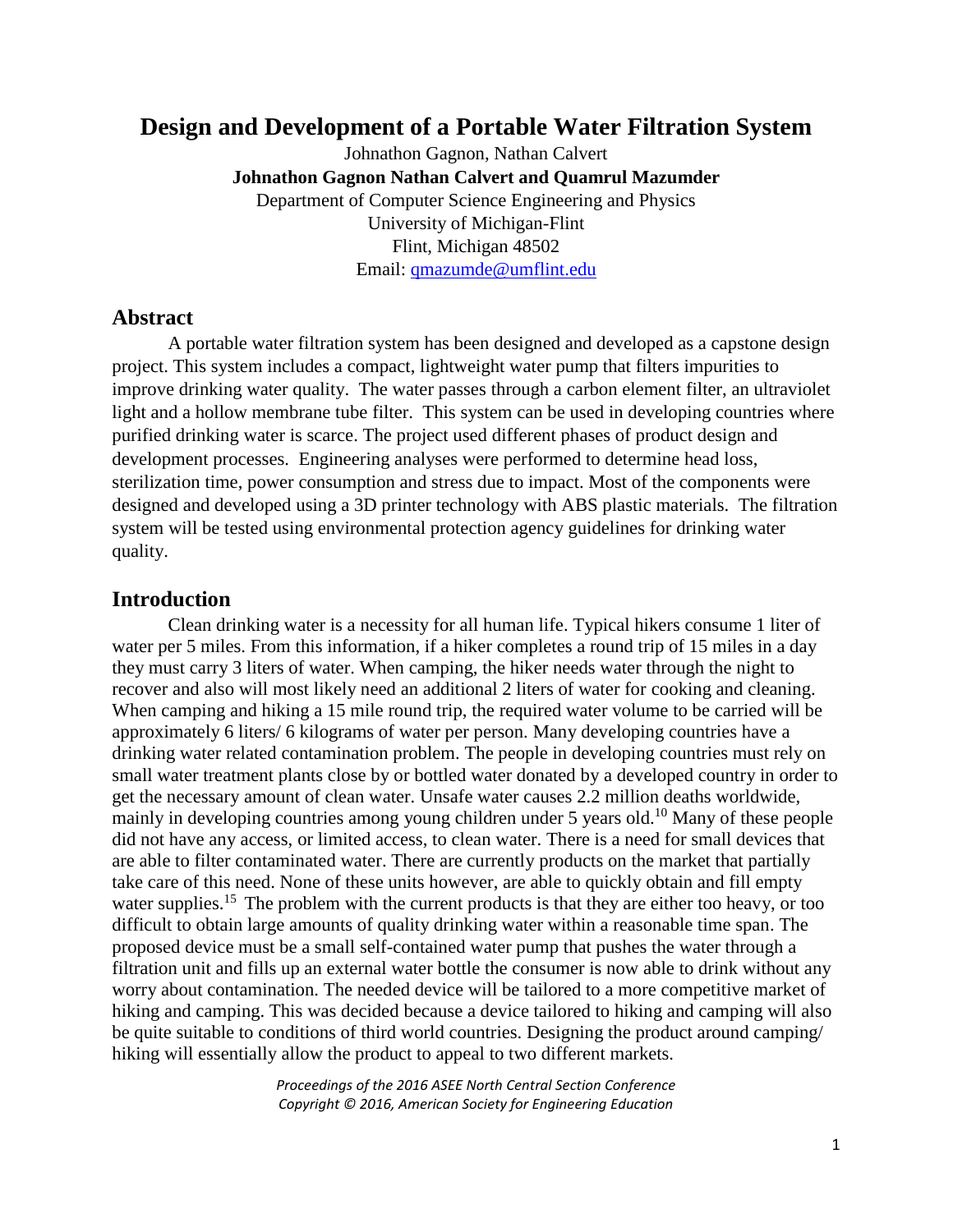### **Background**

In the spring of 2014, 38.05 million people had gone either hiking or backpacking within the last 12 months<sup>12</sup>. The graph also showed that there was an increase in hikers/ backpackers, from 2008 through 2014, the number of people that had hiked within the last 12 months increased by approximately 9 million people<sup>12</sup>. This data shows that the market for a portable filtration pump should also be rising. Another website showed that an organization called "The Water Project", claims that for \$34 per person they can provide people in developing countries access to clean water. Many of these people live in rural areas where water sanitation equipment cannot be installed due to lack of external power sources.<sup>13</sup> A small portable pump per family in a rural area could do the same or better job than sending bottled water to the area. The bottled water is not a permanent means for the people to access clean water.

### **Literature Review**

Investigating the Effectiveness of Ultraviolet (UV) Water Purification as Replacement of Chlorine Disinfection in Domestic Water Supply showed that using a microbial UV light can be used in mass water purification plants. This paper showed that the water does not need to be out in the open and should be enclosed in an FEV tube. This is allows for the water to be directed where needed and allows for the water to be exposed on all sides to the UV Light.<sup>1</sup>

Hollow membrane filters are already beading used in large scales around the world in order to purify the water. Membrane filters show they can remove almost all pathogens in the water and any debris larger than .01 microns. What a membrane system lacks in however is virus protection along with removing things like lead and arsenic from the water source.<sup>2</sup> Another downfall of a membrane filter is they can be clogged easy and require a pre filter in order to maintain a constant flowrate throughout the system.<sup>3</sup>

Home purification is becoming more prevalent around the United States. Consumers in the US are choosing alternatives to their municipal water systems. Many dislike the chlorine taste in their water. One solution that has become big business is bottled water. Consumers assume this water is better quality. However across the nation, it turns out, bottled water is the same quality as the municipal supply. Bottled water can also contain plastics that may have leeched from the bottle. The other option is a home filter. Many consumer products exist such as a carbon system or a full reverse osmosis. These systems help take the chlorine out of the municipal supply, but can remove other minerals in the water that the body needs.<sup>4</sup>

Silver is a known antibacterial agent. Silver coils are inserted into closed systems in order to make sure no bacterial or algae growth appears in the system. One way this can be incorporating into filter systems is to infuse silver into microspheres that can be used in a system that relies on the water flowing through several layers of material. Those layers include gravel, carbon, and ceramics to remove more pollutants as the water moves downward through the system (Polymeric Microspheres Containing Silver Nanoparticles). Other than silver several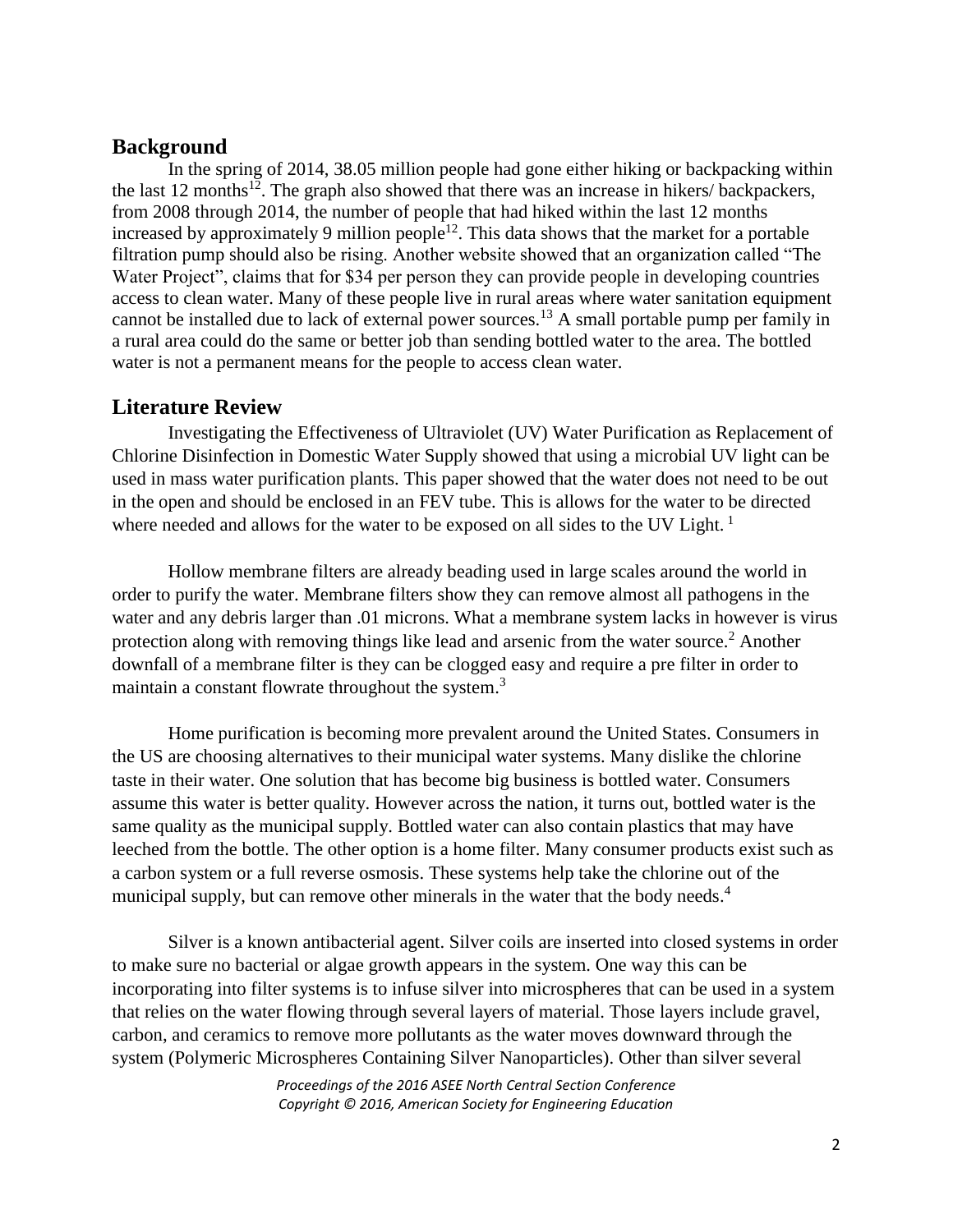antimicrobial materials can be infused into polymer beads. These materials may include copper alloys, fluorocarbons, carbon nanotubes, and more.<sup>6,9,10,11</sup>

#### **Methods**

Methodology behind the design and development of the Portable Filtration system began with Design Parameters. Parameters of the design was to include, ease of use, weight, size, rate of flow, capacity of flow, and FDA Approval. It was difficult to define ease of use as this parameter is one that is relative to the user. The end goal from this was to have as few buttons and operations required for usage as possible. The mass of the system was spec'd to be 2 kg or less to simulate the mass of two liters of water that would be held in a typical hikers back pack. The Size of the Unit was specified to be the size of 1 liter of water in order for there to be a size savings in the backpack compared to that of a bottle of water. This size however, was increased through the actual design phase as it was deemed less important to other factors such as flow capacity and flow rate. The Rate of flow was decided to be 1 liter per minute of flow. This was decided as it was one of the reasons the unit would be beneficial. There are other products on the market that can achieve the same result as this design, however, the market niche for this product would be that the flow rate is much larger than that of the other units which were examined closer to .1 liter per minute. Flow capacity of the design was decided at 7.4 liters (2 Gallons). This flow capacity was determined as because of the average daily needs of a recreational hiker hiking throughout the entire day. FDA approval was the most important factor for this product, because the water being dispensed from this filter is meant to be safe drinking water. The design had to be around removing the impurities in the water at a rate acceptable as is defined by the FDA or it would not be able to be sold in the United States and would not be fit for human consumption.

A house of quality (HOQ) was constructed based on these clearly defined parameters and were rated on customer importance. The idea behind the design was then rated from these criteria and compared to two other competing products, the Life Straw, and the Filtration bag. Based on all of these ideas and tools, a Product Development Specification (PDS) was created to define and document all of the traits that a competitive product design must encompass. This PDS was then used to create three separate feasible concepts. All three feasible concepts were set to be able to deliver all of the traits defined in the PDS in different ways. Tools such as Analytical Hierarchy Processes, and Pugh Charts were used to develop a comparison scale at which to analyze the three feasible concepts, and decide on the concept that would achieve all of the most important traits fully while still achieving the rest of the traits to a degree. It was during this phase that the size and mass of the product were affected as they were rated as less priority compared to that of the flow rate, flow capacity, and filtration traits. These three traits were defined as the most important ones. A full analysis of the selected concept was done to fully define the size, mass, flow requirements, and energy requirements, as well as body strength of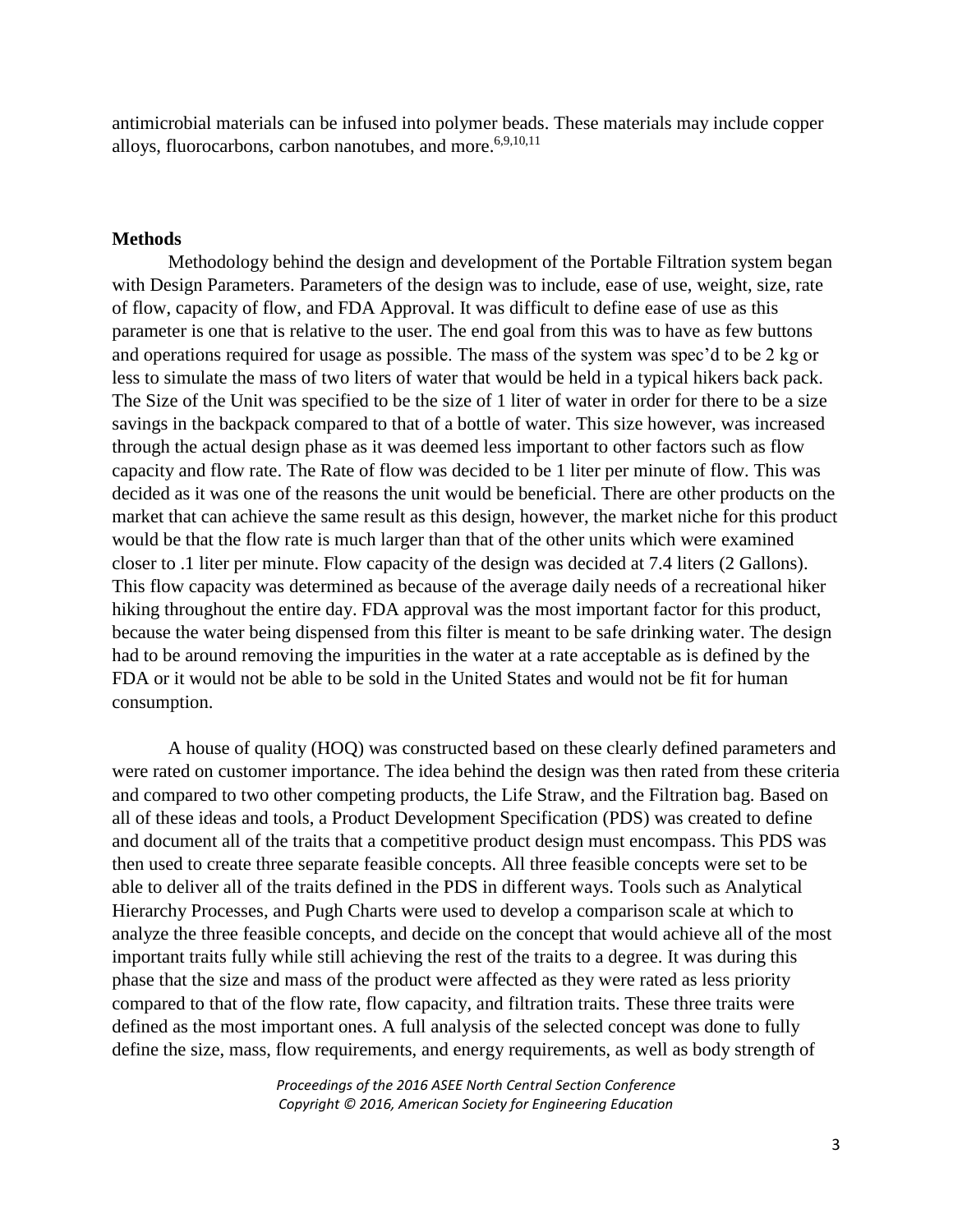the system. The completion of this analysis allowed for the final development of the design of the product. Final Design reviews were completed for the product which allowed for funding for the prototype building of the system.

All in house built components of the system were created first while the standard components were purchased through outside suppliers. The Prototype was successfully created after altering some points of the design. The final step in the Design was to test the prototype. The Testing Procedure for the prototype was clearly laid out in a methodical manner so as to isolate the variable being tested by the prototype. Clear parameters were put into place to define the limits for every test for pass or fail. Some aspects of tests did not allow for clear pass and fail. These certain testing aspects had a defined grey period to allow for partial pass and partial fail.

#### **Design tools/Processes**

A multitude of tools and processes were used during the design process of the portable water filtration system. Some of the most commonly referenced tools and processes were for the creation of the actual design concept. These tools included the HOQ, Failure Mode and Effect Analysis (FMEA), AHP Charts, Pugh Charts, Function structure, and decision matrices. The most common of all of these tools and processes was the HOQ. The HOQ was the most used tool as it is the tool that the design was created from. The AHP charts, Pugh charts, and decision matrices, were all created based on the information given in the HOQ. The HOQ also strongly influenced the PDS which was used in the creation of the three feasible concepts for the system. The FMEA was an important tool to use in order to define certain aspects of the design that needed to be in place in order for the safe and effective working of the system. AHP charts, Pugh charts, and decision matrices were created and used for deciding which concept was the best of the three without introducing any bias or inconsistencies.

Another section of Design tools and processes that were used would be the computer programs and the rapid prototyping tools used for the final analysis, design, and prototyping of the system. The tools used that fit this criteria are, CAD programs, FEA analysis Programs, CFD analysis programs, and the universities rapid prototyping plastic 3D printing machine. The FEA analysis program used for this project was created by inventor. This program allowed for the Von-Mises stress calculation of the body of the filtration system from a fall of 5 ft. onto a slab of concrete. This analysis ensured that the thickness of the body of the system was sufficient when manufactured using ABS plastic as the material (see figure 1). The CFD analysis program was also created by Inventor. The use of this program generated data allowing for the estimation of the head loss of the carbon element filter and hollow membrane tube filter being utilized in the design. Accurate analysis of these systems was pivotal for selecting the correctly rated water pump to be used for this design. The 3D printers at the University allowed for the rapid prototyping of all components in the system there were to be made of plastic. This list was substantial and included the main body and carbon element filer housing.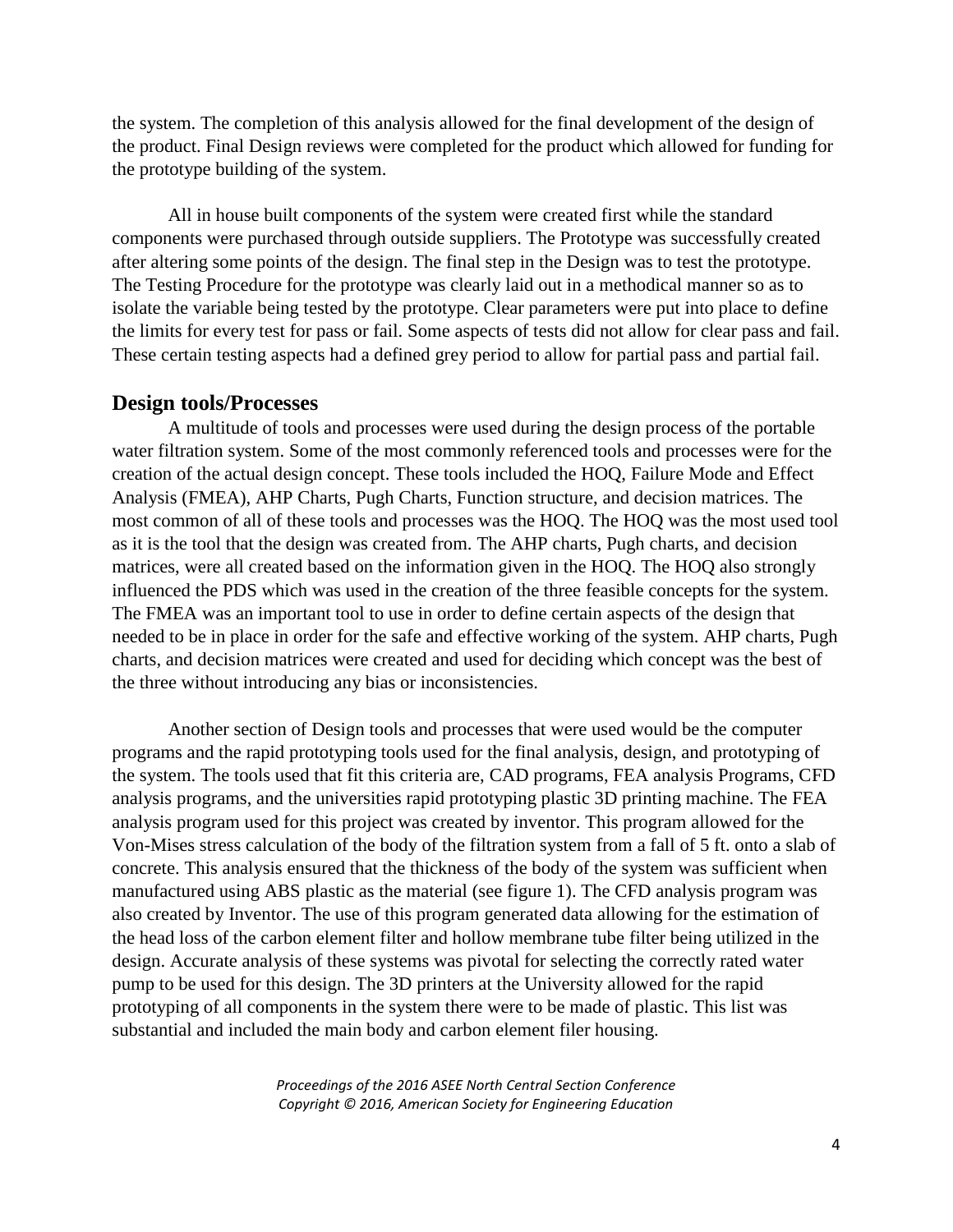

(Figure 1 FEA Analysis from a 5ft Drop)

## **Results**

The design results as show in Figure 2. Results of the analysis and design process ended up with some information that would require design changes in the end route. At the beginning of the concept phase, when the size of the bottle was specified, the hypothesis was that the needed size of the pump would be approximately five liters per minute. After the analysis of the hollow membrane filter and carbon element filter, whose respective rated head losses were much greater than previously estimated, we found that we needed a much larger pump. This larger pump impacted the diameter of the housing greatly as it was almost 100 millimeters lager square than the pump that was hypothesized for usage. The mass of the pump also greatly influenced the overall mass of the pump to over the two kilogram standard that was previously defined. With only those setbacks however, it was found that the system surpassed the FDA requirements, flow capacity, and flow rate were all deemed as being the most important aspects of the design, the product was still considered successful.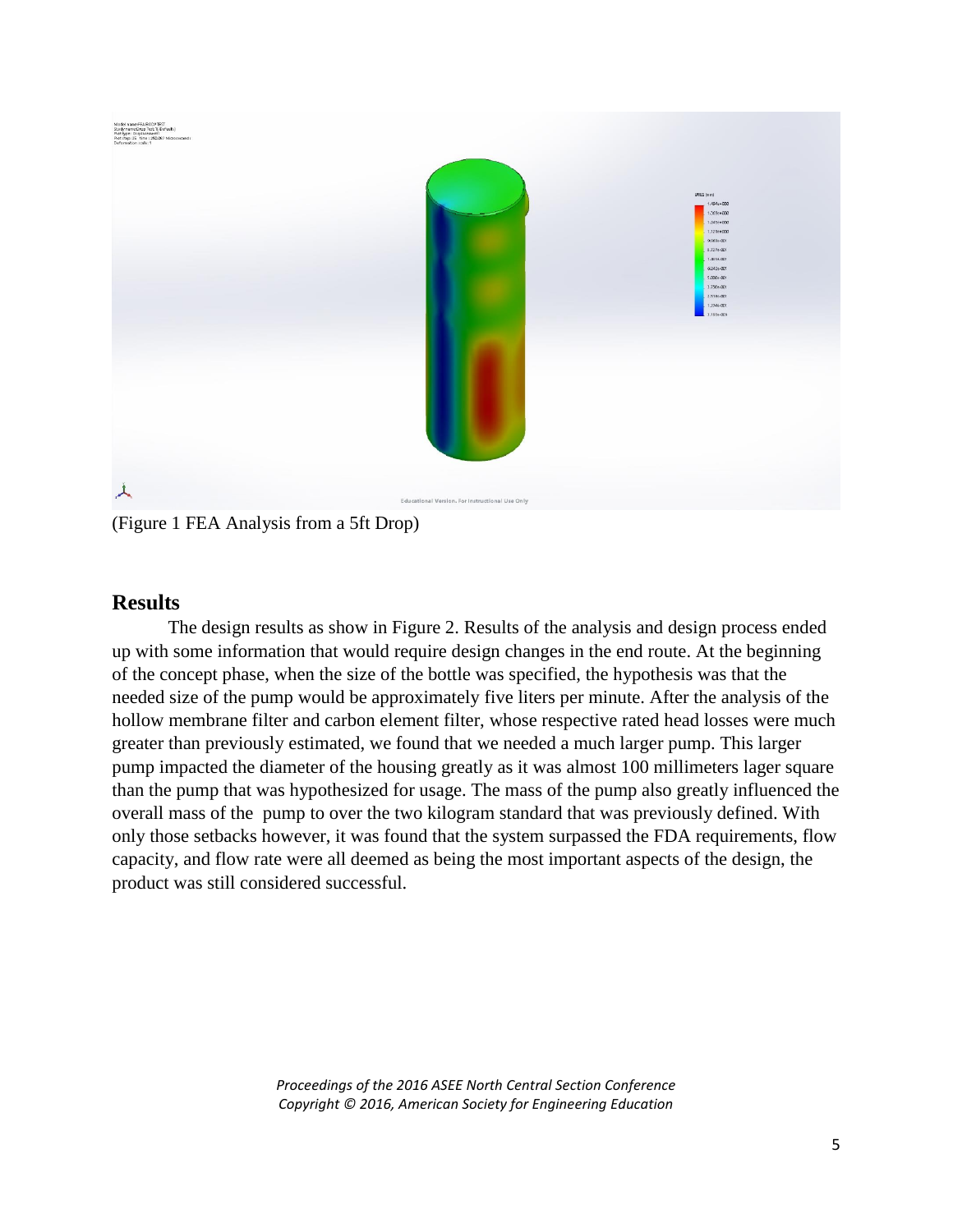

(Figure 2 Rendering of Design)

## **Conclusion**

Just like in many other product designs, tradeoffs were required for this system in order to make it for the price point that was required. In the end, the volume and mass of the portable water filtration system was traded off as less important than the flow rate, flow capacity, and FDA requirements. Through the design reviews with the class Professor and machining technicians at the school, it was deemed that there was no way of meeting all of the requirements without drastically increasing the price of the product. This tradeoff was the major cause for consideration in the design to decide the best way to make everything work as closely as possible. The resulting design was therefore not quite identical to the original design submitted before prototyping, however, was as close as possible while still remaining economical.

## **Acknowledgements**

The Design group behind the water filtration system would like to thank the University of Michigan – Flint for the funding behind the prototype system, Dr. Olanrewaju Aluko for tutoring and lecture in the fields of Material science and Manufacturing Processes, Dr. Mihai Burzo, for tutoring and lecture in the field of Fluid mechanics, Dr. Yu-Cheng Liu, for tutoring and lecture in the fields of CFD and FEA, and Dr. Quamrul Mazumder for the tutoring and lecture in the fields of Product design, and Program Management.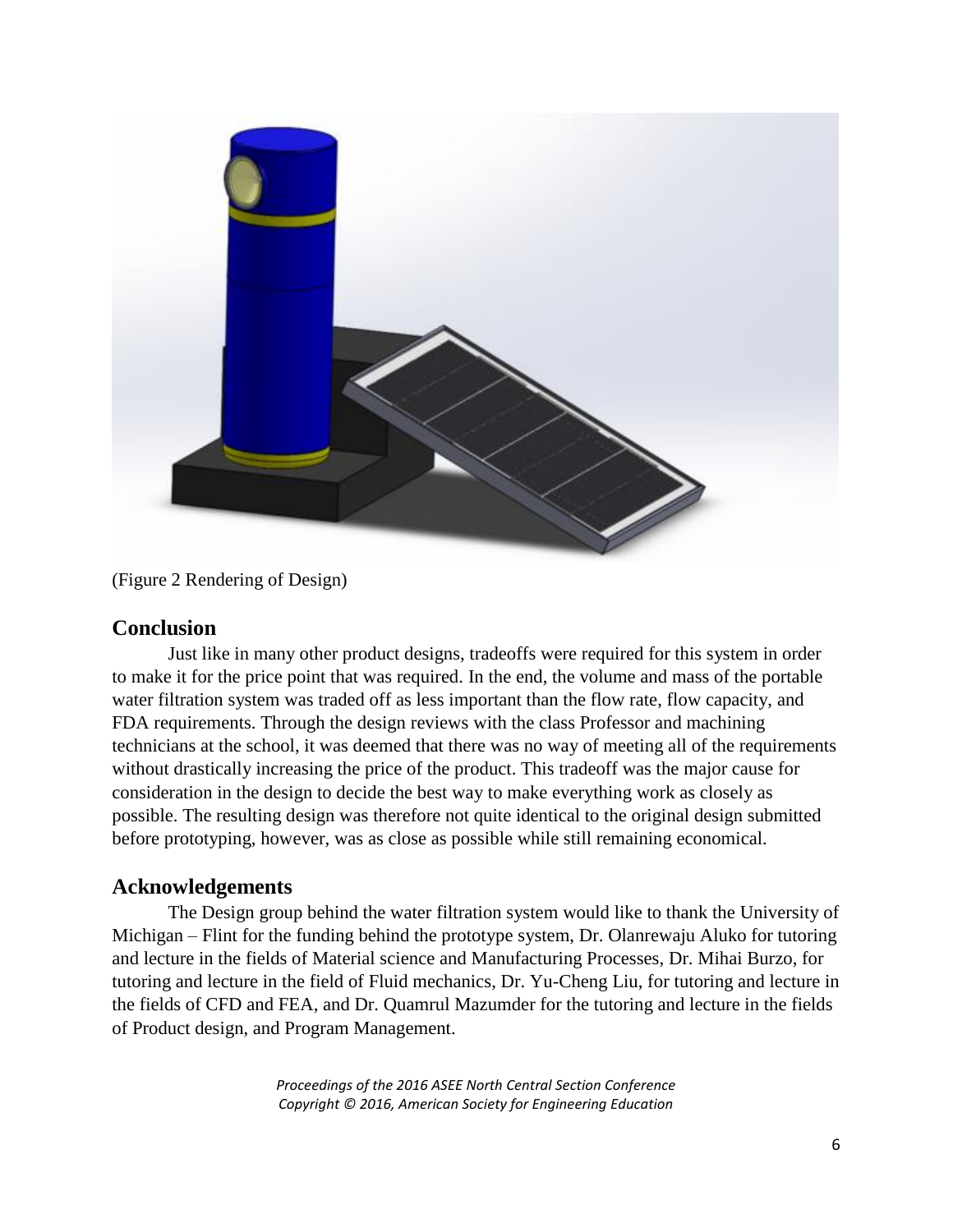## **Bibliography**

- 1. Ayodele, Adepate, Adegbola, Adedayo, Olaoye, Rebecca. "Investigating the Effectiveness of Ultraviolet (UV) Water Purification as Replacement of Chlorine Disinfection in Domestic Water Supply." *International Journal of Engineering Science and Technology* 4, no. 08 (2012): 3891-897. Accessed October 16, 2015. Sciencedirect.com.
- 2. 8
- 3. rinkman, Rabinovich, Klaus, Ing. "Decentralised Wastewater Treatment by Means of an Advanced Membrane Bioreactor System and FM-Modules." *Wastewater Treatment* 73, no. 6 (2001): 597-609. Accessed October 4, 2015. Sciencedirect.com.
- 4. Fabris, Lee, Chow, Chen, Drikas, Rolando, Eun, Christopher, Vicki, Mary. "Pre-treatments to Reduce Fouling of Low Pressure Micro-filtration (MF) Membranes." *Journal of Membrane Science* 10, no. 1016 (2006): 231-40. Accessed October 14, 2015. Sciencedirect.com.
- 5. Foltz, Franz. "Science, Pollution, and Clean Drinking Water: Choosing between Tap Water, Bottled Water, and Home Purification." *Pennsylvania University* 115, no. 1236 (2005): 365-78.
- 6. Gangadharan, Harshvarden, Gnanasekar, Dixit, Popat, Anand, D., Kumar, G, Dhara, Kiritkumar, Pritpal. "Polymeric Microspheres Containing Silver Nanoparticles as a Bacterial Agent for Water Disinfection." *Water Research* 23, no. 44 (2010): 5481-487. Accessed October 11, 2015. Sciencedirect.com.
- 7. "Improving Health in Africa." The Water Project. http://thewaterproject.org/health.
- 8. Li, Mahendra, Lyon, Brunet, Liga, Li, Alvarez, Qilin, Shaily, Delina, Lena, Michael, Dong, Pedro. "Antimicrobial Nanomaterials for Water Disinfection and Microbial Control: Potential Applications and Implications." *Water Research* 56, no. 42 (2008): 4591-602. Accessed October 17, 2015. Sciencedirect.com.
- 9. Lin, Huang, Cheng, Liu, Lau, Wiesner, Shihong, Rixiang, Yingwen, Jie, Boris, Mark. "Silver Nanoparticlealginate Composite Beads for Point-of-use Drinking Water Disinfection." *Water Research* 120, no. 47 (2012): 3959-965. Accessed October 15, 2015. [www.sciencedirect.com.](http://www.sciencedirect.com/)
- 10. Mthombeni, Mpenyana-Monyatsi, Onyango, Momba, Nomcebo, Lizzy, Maurice, Maggie. "Breakthrough Analysis for Water Disinfection Using Silver Nanoparticles Coated Resin Beads in Fixed-bed Column." *Journal of Hazardous Materials* 217, no. 218 (2012): 133-40. Accessed October 17, 2015. Sciencedirect.com.
- 11. Ross, Nancy. "Water Quality Facts and Statistics." Pacinst. 2010. Accessed October 16, 2015. http://www.pacinst.org/wp-content/uploads/2013/02/water\_quality\_facts\_and\_stats3.pdf.
- 12. Rajniak, Tsinotides, Pham, Hunke, Reynolds, Chern, P., S.C., D., W.A., S.D., R.T. "Sterilizing Filtration-Principles and Practice for Successful Scale-up." *Journal of Membrane Science* 19486, no. 0004 (2008): 78-110.
- 13. Scarborough, Nielsen. "Number of Hikers/backpackers: Number of People Who Went Hiking/backpacking within the Last 12 Months in the United States (USA) from Spring 2008 to Spring 2014 (in Millions)." Statista. 2015. Accessed October 20, 2015. http://www.statista.com/statistics/227421/number-of-hikersand-backpackers-usa/.